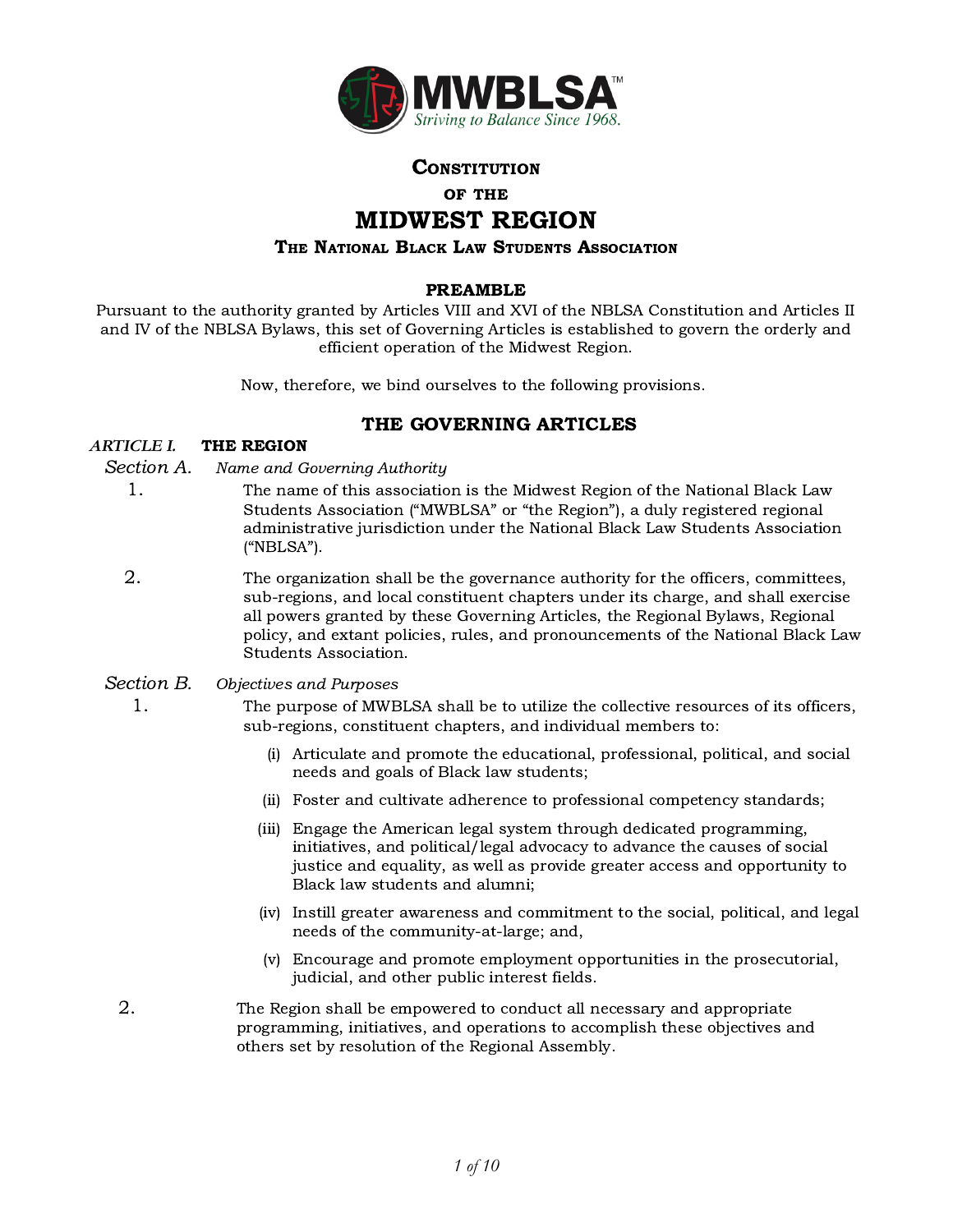Section C. Structure and Organization

- 1. There shall be a Regional Assembly, which shall serve as the governing legislative and oversight body of the Region, and there shall be a Regional Board which shall serve as the administrative body of the Region.
- 2. There shall be sub-regions which shall consist of local chapters grouped by geographical jurisdictions defined by these Governing Articles, and there shall be local chapters who shall be constituted per the terms of the NBLSA Constitution and Bylaws and relevant policies of the Region.

# Section D. Regional Membership - Chapters and Individuals

- 1. Chapter membership shall consist of duly created BLSA chapters located at law schools within the following states/jurisdictions: Ohio, Kentucky, Indiana, Illinois, Michigan, Wisconsin, Iowa, Missouri, Minnesota, Kansas, Nebraska, North Dakota, South Dakota, Montana, and Wyoming.
- 2. The sub-regional divisions of the Region shall be apportioned as follows:
	- (i) Sub-Region One: Montana, Wyoming, North Dakota, and South Dakota;
	- (ii) **Sub-Region Two**: Nebraska, Kansas, and Missouri;
	- (iii) **Sub-Region Three**: Iowa, Minnesota, Wisconsin, and Illinois;
	- (iv) Sub-Region Four: Michigan, Indiana, Ohio, and Kentucky.

3. Individual members of the Region shall be law students matriculating at a law school at which a chapter of the Black Law Students Association is located who are financial and registered members of NBLSA and their local chapter, or have otherwise fulfilled the membership obligations of Article III of the NBLSA Constitution. Members of the Region shall be afforded the rights and privileges of Article III of the NBLSA Constitution, as applicable and appropriate.

- 4. Chapters and individual members of the Regional shall be expected to actively participate in the activities, programs, initiatives, and business of the Region.
- 5. Newly formed chapters, duly recognized by NBLSA, shall be assigned by the Regional Chair to the sub-region most geographically appropriate for its proper development as a chapter and participation in Regional and National events.

# *ARTICLE II.* THE REGIONAL ASSEMBLY

Section A. Name and Object

- 1. The legislative body of the Region shall be the Regional Assembly. It shall hereinafter be referred to as "the Assembly."
- 2. The objectives and plenary powers of the Assembly shall be to promote the interests and general welfare of the Region, to provide general oversight to the MWBLSA and its entities, officers, programs, and operations, as well as to regulate and administer the student organization and programming structures of the Region, where appropriate.
- 3. The Assembly may set other objectives and policies for itself and the Region through appropriate legislation, provided that they are consistent with these Governing Articles, the Bylaws, and the policies of NBLSA.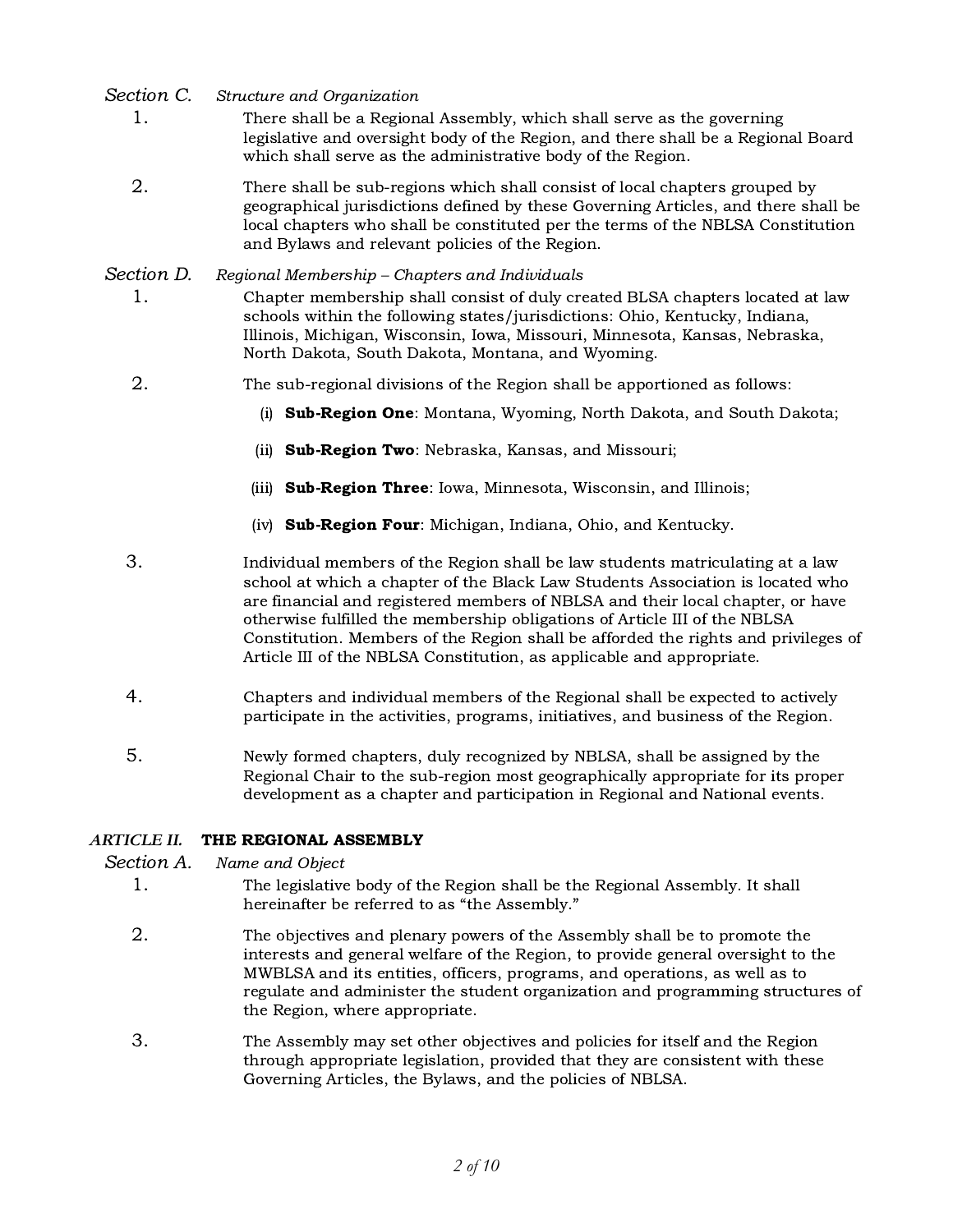### Section B. Assembly Composition and Voting Membership

- 1. The Assembly shall be composed of delegates from each active chapter of the Region, and shall be constituted at the site of the annual Regional Convention.
- 2. The voting allocation of the various chapter delegations of the Assembly shall include the following:
	- (i) One (1) vote for each chapter with ten (10) members or less;
	- (ii) Two (2) votes for each chapter with eleven (11) to twenty-four (24) members;
	- (iii) Three (3) votes for each chapter with twenty-five (25) to forty-nine (49) members;
	- (iv) Four (4) votes for chapters with fifty (50) to seventy-four (74) members; and,
	- (v) Five (5) votes for chapters with seventy-five (75) members or more.
- 3. Voting strength calculations for plenary sessions shall be confirmed with each chapter by the Regional Director of Membership, and shall not be adjusted within thirty (30) days of the opening of the Regional Convention.

#### Section C. Assembly Authority, Powers and Responsibilities

- 1. All legislative and oversight authority shall be vested in the Assembly and shall be exercised within the context of the annual meeting of the Assembly or within its committees.
- 2. The Regional Assembly shall be empowered to exercise and/or delegate all authority conferred upon the Region by the policies and procedures of NBLSA.
- 3. The Assembly shall have the following enumerated powers and authority:
	- (i) The Assembly shall be empowered to set the overall policy direction, programmatic agenda, and objectives of the Region, and shall authorize the creation and execution of initiatives, events and programs to these ends.
	- (ii) The Assembly shall be empowered to regulate the operation and administration of the Region, including its powers and its responsibilities, as well as exercise oversight over itself and its officers, where necessary and proper.
	- (iii) The Assembly shall be empowered to regulate its internal operations and procedures, and to nominate and elect Regional officers, as necessary and compliant with these Governing Articles, for the purposes of executing and furthering its established will.
	- (iv) The Assembly shall be empowered to define the parameters and details of Region officer duties, where not in conflict with or contravening NBLSA policy, these Governing Articles, or the Bylaws.
	- $(v)$  The Assembly shall be the authority on Region disciplinary measures, with power to suspend and remove officers, as well as suspend and expel its members, performing due diligence and affording due process, in doing so.
	- $(vi)$  The Assembly shall be empowered to regulate and direct the actions of the members and officers who are performing actions in the furtherance of Region business, where appropriate.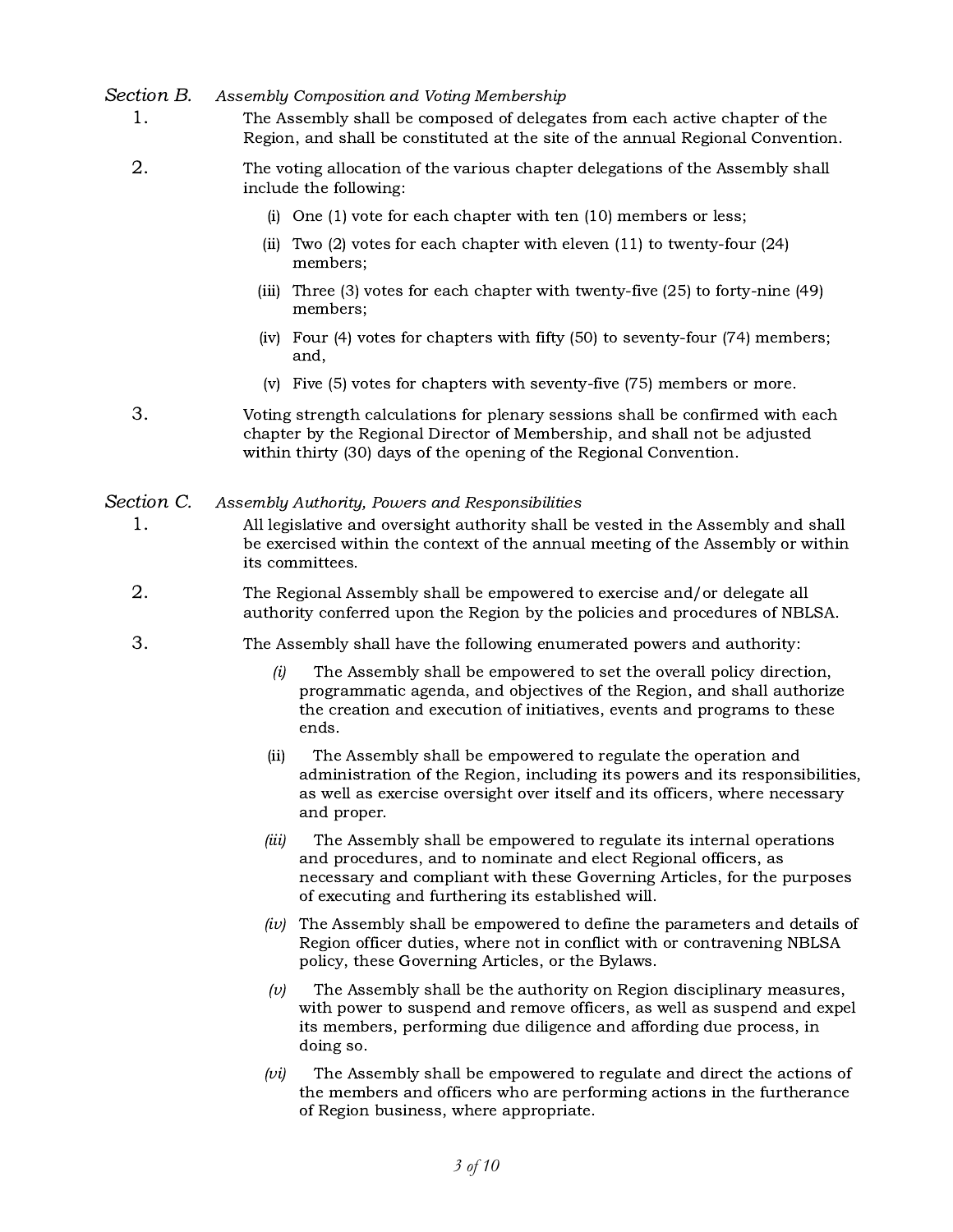- $(vii)$  All powers and authority not explicitly delegated by the Constitution or Bylaws shall be reserved by the Assembly, or by the chapters of the Region, at large.
- 4. The Assembly shall ensure that all programs, initiatives, and objectives fall within the principles and overall programmatic vision of the Region.
- 5. The Assembly shall be empowered to delegate, through legislation, any of the powers – in whole or in part – to specific officers or independent boards, councils, commissions, or working groups for specific, particularly defined purposes. The Assembly reserves the right to maintain appropriate oversight and amend, curtail or revoke any delegation of authority.

### Section D. Meetings of the Assembly

- 1. The Assembly shall meet annually and hold its plenary meeting at the site of the Regional Convention, at a time and location that is announced to the membership in advance and that shall be suitable for transacting the business of the Region.
- 2. All meetings of the Assembly and applicable meetings of the Assembly committees shall be recorded in minutes maintained by the Regional Secretary.
- 3. Special or Emergency meetings of the Assembly can be authorized in a manner consistent with NBLSA policy, the Regional Bylaws or extant Regional Assembly legislation, the highest in precedence prevailing.
- 4. For the transaction of Assembly business, a quorum of one-third (1/3) of the Region's active chapter membership shall be required to be present.
- 5. Only chapters who are present and accounted for at any meeting of the Assembly shall be allowed to vote on any question or in any election before the body. Voting by proxy shall only be permitted in manner detailed by the Bylaws or legislative acts of the Assembly.
- 6. Non-transactional news, reports, or other happenings may be discussed, but not acted upon, in the absence of a quorum.

Section E. Regional Committees

- 1. The Assembly and the Regional Board shall be empowered to establish Regional standing and ad-hoc committees to discharge the various decisions and programs of the Region.
- 2. Each committee shall be composed of at least three (3) members of the Region, and shall be headed by a committee chair, who shall be appointed by the Regional Chair, wherein such a position is not specifically designated by the Constitution or Bylaws.
- 3. Any active and financial member of the Region shall be eligible to serve on any applicable committee. At no time, shall participation on any Regional Committee preclude any individual member of the Region except as allowed by the Constitution and Bylaws.
- 4. The powers, duties, and responsibilities of Regional committees, where not otherwise contained in these Governing Articles, shall be stipulated in the Bylaws.

# Section F. Voting

1. All questions coming before the Assembly shall require a majority vote to pass, unless otherwise stipulated by these Governing Articles, Bylaws, special rules of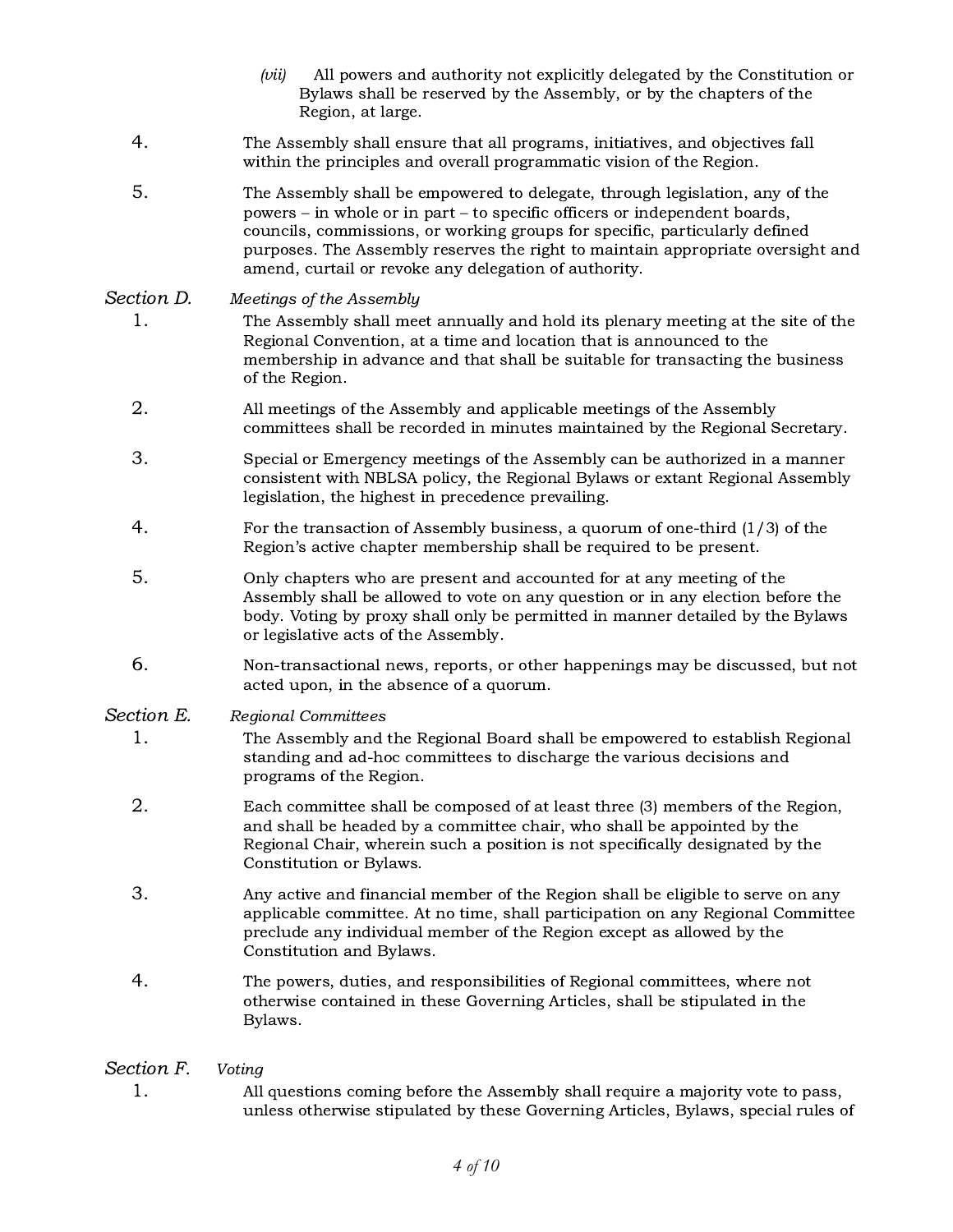order created by the Assembly, or the selected parliamentary authority of the Assembly.

- 2. The presiding officer of the Assembly shall be not be allowed to cast a vote except where it shall affect the outcome of a tie vote.
- Section G. Parliamentary Authority
	- 1. The most current edition of Robert's Rules of Order, Newly Revised shall be the parliamentary authority at all official meetings of the Assembly and any subset thereof, and shall be held as Region policy in any case where any superseding document is unclear or silent.
	- 2. The Assembly may adopt rules of order that shall regulate the internal operations of the Assembly, and any subset thereof. Assembly committees, under the direction of the committee chairs, may adopt a more relaxed or informal method of meeting and collaboration, where appropriate. Such special rules shall be specifically germane to the transaction of Assembly business pursuant to NBLSA Constitution Article III, Section F, Subsection 2.

#### *ARTICLE III.* REGIONAL OFFICERS

Section A. Officers of the Region

1. The elected officers of the Region shall include: (i) The Regional Chair

- 
- (ii) The Regional Vice-Chair
- (iii) The Regional Secretary
- $(iv)$  The Regional Treasurer
- $(v)$  The Regional Attorney General
- (vi) The Regional Director of the Thurgood Marshall Moot Court Competition
- (vii) The Regional Director of the Constance Baker Motley Mock Trial Competition
- (viii) The Regional Director of Community Service
	- (ix) The Regional Director of Programming
	- $(x)$  The Sub-Regional Directors
- 2. The appointed officers of the Region shall include:
	- $(i)$  The Regional Chief of Staff
	- (ii) The Regional Historian
	- (iii) The Regional Parliamentarian
	- (iv) The Regional Financial Secretary
	- $(v)$  The Regional Convention Coordinator
	- $(vi)$  The Regional Director of Communications
	- (vii) The Regional Director of Corporate Relations
	- (viii) The Regional Director of Career and Professional Development
		- $(ix)$  The Regional Director of Membership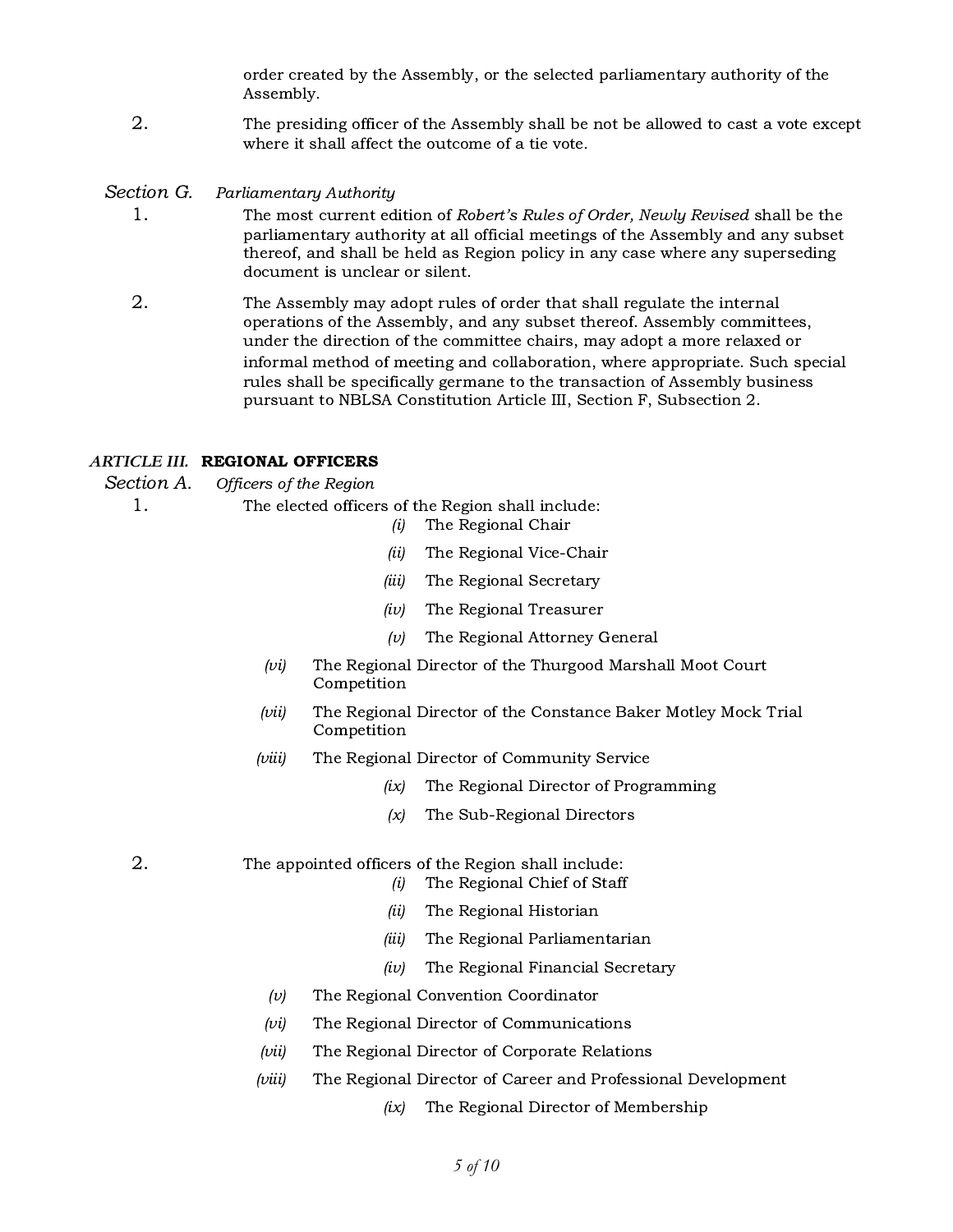- $(x)$  The Regional Director of Alumni Affairs
- (xi) The Regional Director of the Pre-Law Division
- (xii) The Regional Director of Social Action
- (xiii) The Regional Director of Government and Policy Affairs
- 3. The Regional Chair, with the advice and consent of the Regional Board, may create assistant directors, specialists, and other positions to support the operations of the Regional Board or individual members, thereof. The Regional Chair, in creating such a position, shall stipulate the specific duties and scope of operations for the position in question and propose it as an action item to the Board.
- 4. In appointing members of the Regional Board, the Regional Chair shall devise an application process or other open method of vying for the position which shall be made generally available to any eligible member of the Region.
- 5. The powers, authority, and responsibilities of the aforementioned officers shall be stipulated in the Bylaws.

#### Section B. The Regional Board

- 1. The Regional Board shall be the administrative body of the Region, having power to create and execute such policies as to further the established objectives, programs, and initiatives of the Region and administer its functions.
- 2. The Regional Board shall also set strategy for achieving established policy and programming objectives of the Region, within the context of these Governing Articles, the Bylaws, and Regional policies.
- 3. The Regional Board shall have the following enumerated powers and authority:
	- (i) The Regional Board shall have power to establish Regional policies and procedures to regulation the operation, continuity, and administration of the Region, as well as to regulate the internal operations of the Board, its committees or any programs executed under its jurisdiction.
	- (ii) The Regional Board shall be empowered to interpret and apply the policies of NBLSA and the Region, subject to the oversight of the Regional Assembly, the National Executive Board, and the National Assembly.
	- (iii) The Regional Board shall be empowered to make recommendations to the Assembly and communicate with the Regional membership as to matters of organizational, academic, and social importance.
	- $(iv)$  The Regional Board shall be empowered to administer programming mandated by NBLSA, as well as create, approve, and execute regional programming. The Board shall be empowered to engage chapters for co-sponsorship or other joint efforts, as well as create internal Board committees for the purposes of Regional business.
	- $(v)$  The Regional Chair and Regional Board shall be charged with the planning, execution, and preparation of the annual Regional Convention.
	- (vi) The Board shall exercise oversight and evaluate the progress of the Region, set the overall policy direction, programmatic agenda, and objectives of the Midwest Region, and shall authorize the creation and execution of initiatives, events, and programs, receiving regular reports from the Regional Chair, Regional Vice-Chair, and other regional officers in this regard;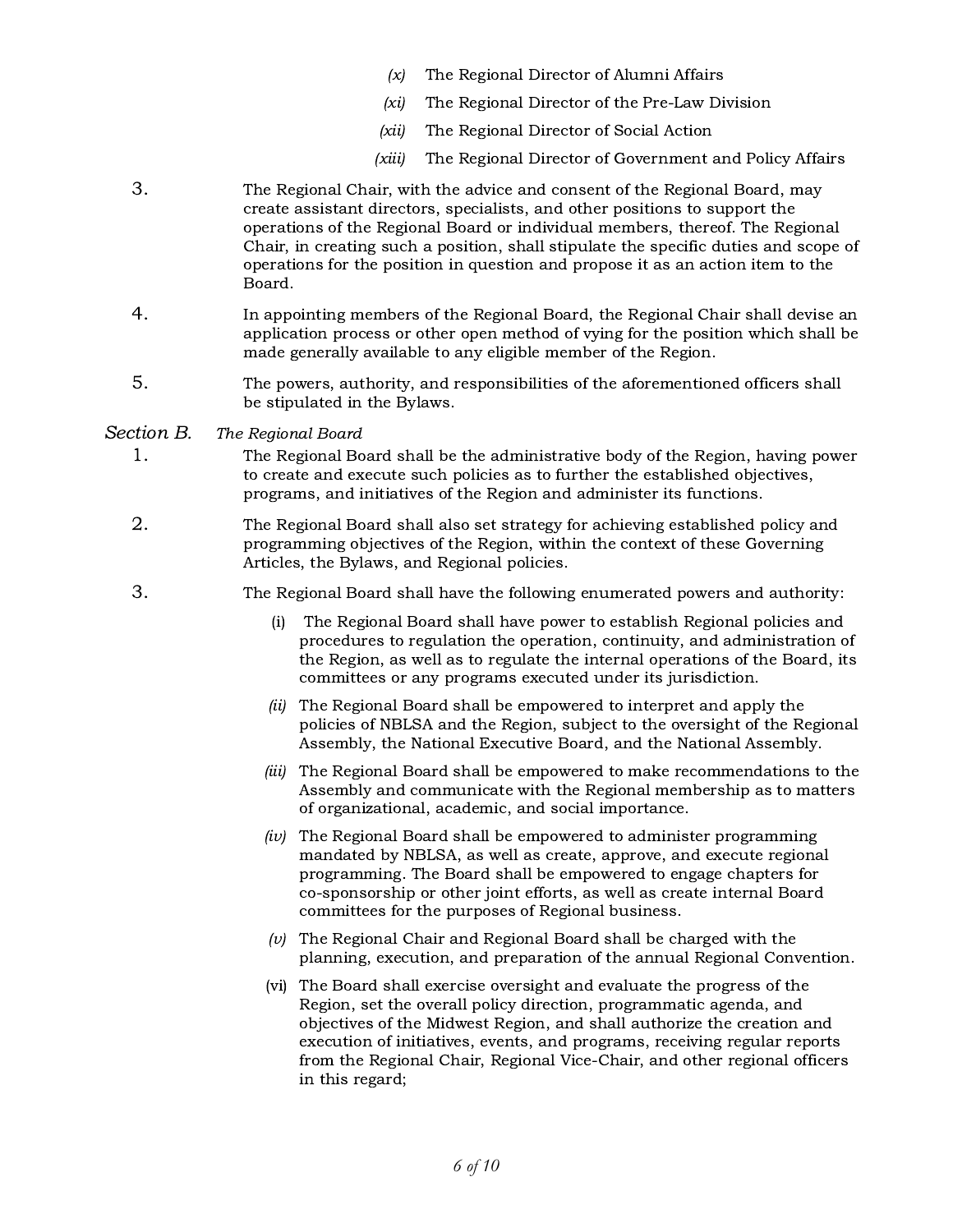- (vii) The Board shall, as occasion may arise, sit as an intermediate appellate review board, hearing appeals from disciplinary actions and other grievances transacted at or issued from the Chapter level;
- (viii) Determines question of interpretation of national and regional policy, subject to the superseding interpretations of the National Executive Board or the NBLSA General Assembly, and resolves questions of Regional officer and Board member discipline;
- (ix) Transact the financial, operational, and internal business of the Region, including the establishing of fiscal priorities via a Regional Budget and authorizing allocations for expenditures, subject to NBLSA financial policies and procedures;
- (x) Evaluates and acts upon nominations to vacant positions, as may be appointed from time to time by the Regional Chair; and,
- (xi) Exercises all other explicit and implicit authority as granted by the NBLSA Constitution, NBLSA Bylaws, and any acts of the NBLSA General Assembly and/or Executive Board policies to accomplish the purposes for which the Region exists.
- 4. The Regional Chair shall serve as the Chair of the Board and shall primarily preside in its meetings.
- 5. The voting membership of the Regional Board shall be elected and appointed officers found in Article III, Section A(1) and (2) of these Governing Articles. Board-approved subordinate officers, specialists, and other positions created by action of the Regional Chair, may participate in the deliberations of the Regional Board, but may not vote.
- 6. Teleconferencing or other electronic means of communication approved by the Assembly or by the Regional Chair can be held as official meetings of the Regional Board, and may be used to conduct voting on discrete, non-adjudicatory, and non-policymaking matters as allowed by Regional Board policy.
- 7. For the purposes of substantive decisions and nomination confirmations, a simple majority of the Board in the affirmative shall be the required vote threshold for passage, unless explicitly specified in the Constitution, Bylaws, or Regional Assembly legislation.
- 8. The powers, authority, and responsibilities of the Regional Board, not otherwise contained within these Governing Articles, shall be stipulated in the Bylaws.

# Section A. Vacancies and Term of Office

- 1. In the case of resignation, removal, permanent incapacitation or any other vacancy in the office of Regional Chair, the Regional Vice-Chair shall become Regional Chair.
- 2. Should the offices of Regional Chair and Regional Vice-Chair be simultaneously vacant, the Regional Board shall meet within two (2) weeks of the applicable vacancy and the Regional Treasurer shall conduct an election for the office of Regional Chair. Until such a meeting shall occur, the Regional Treasurer shall carry out the functions of the Regional Chair.
- 3. The terms of office for elected Regional officers shall commence on April 1 of the year of their election, and shall conclude at 11:59 pm on March 31 of the subsequent year, unless intervened upon by removal, resignation, ineligibility, or permanent incapacitation.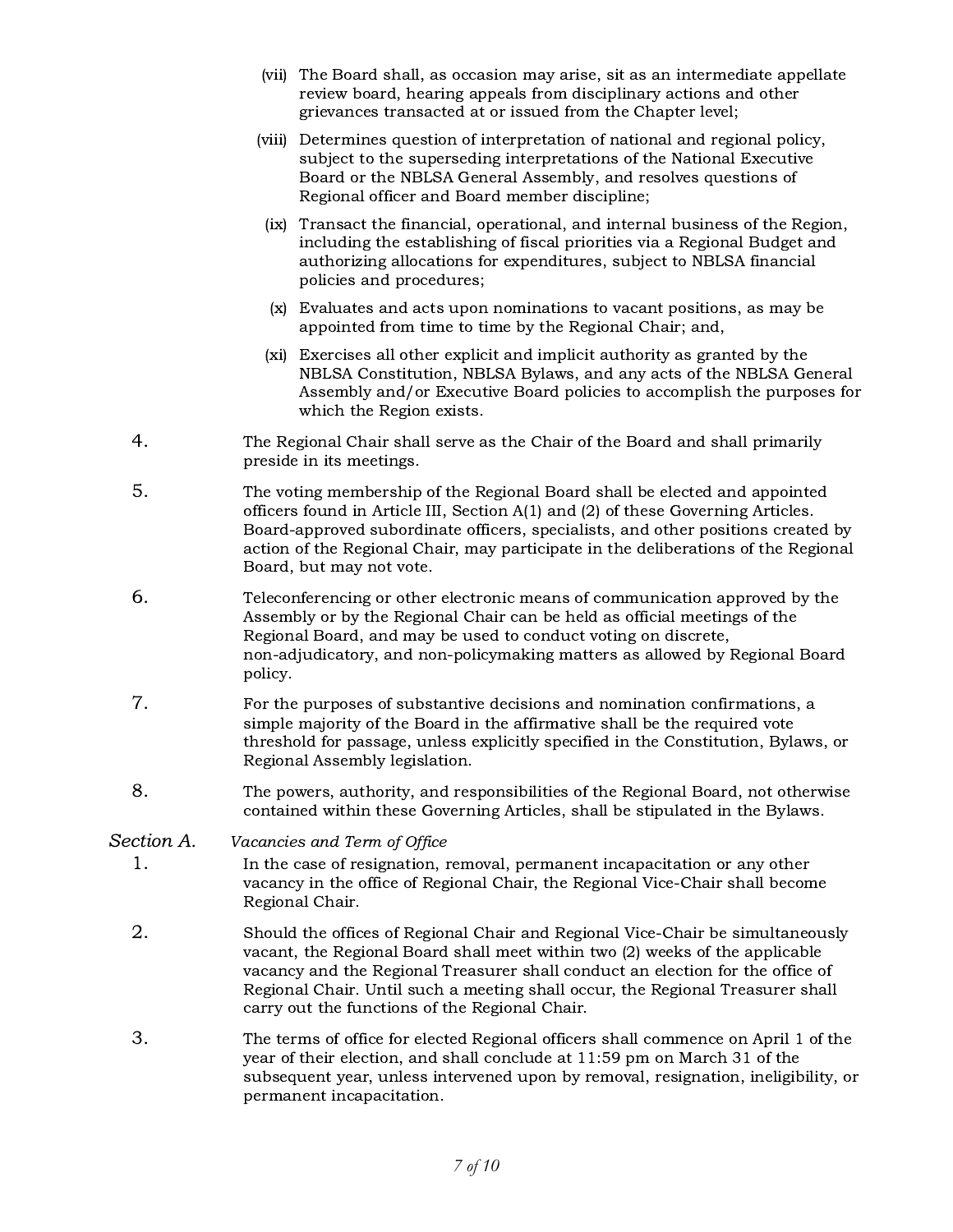- 
- 4. The terms of appointed Regional officers shall run concurrently with that of the appointing Regional Chair from the point of their applicable appointment or confirmation, unless intervened upon by removal, resignation, ineligibility, permanent incapacitation, or other provision of policy, as passed by the Assembly or contained within the governing documents of the organization.

# Section B. Qualifications for Election or Appointment

- 1. All Regional officers shall be dues-paying members of NBLSA, at the time of their election or appointment and for the duration of their term, and shall have had at least one (1) semester of financial membership immediately prior to their election or appointment.
- 2. All officers shall be in good academic standing with their academic institution and shall show evidence of such standing as the Regional Board may require.
- 3. The elected or appointed officer, in accepting their election or appointment, agrees to fulfill all duties as prescribed by NBLSA and MWBLSA policy, the Regional Chair, the Regional Board, and the fiduciary duties incumbent upon an officer of the Region.

# *ARTICLE IV.* GENERAL PROVISIONS

Section A. MWBLSA Policy Precedence & Procedures

- 1. The Regional Order of Precedence for the policies of the Region shall be as follows:
	- $(i)$  Relevant federal, state, and local law
	- (ii) The Articles of Incorporation and NBLSA Constitution
	- (iii) NBLSA Bylaws
	- $(iv)$  The duly passed legislative acts of the NBLSA General Assembly
	- $(v)$  The duly passed corporate policies of the NBLSA National Board of **Directors**
	- $(vi)$  The Regional governing documents and policies, including legislative acts of the Regional Assembly
	- (vii) The most current edition of Robert's Rules of Order, Newly Revised
	- 2. Pursuant to Article VIII of the NBLSA Constitution, all actions of the Region, its elected and appointed officers, as well as all duly established local chapters and programs under its jurisdiction, shall comply with extant NBLSA policies, including the NBLSA Constitution, Bylaws, resolutions/acts of the NBLSA General Assembly, and actions of the NBLSA National Executive Board. Provisions of these Governing Articles found to conflict with NBLSA policy shall be severed, but shall not affect the effect, weight, and force of the remainder of the Articles herein.
	- 3. Rulings of the Regional Chair or other presiding officer, within the context of the Regional Convention, Regional Board meetings, or Regional committee meetings on the interpretation of Regional or National policy or parliamentary procedure may be appealed per the dictates of Robert's Rules of Order and other extant policies.
	- 4. No part of these Governing Articles may be suspended, set aside, or countermanded, except for policies dealing with procedural rules of order in the plenary or other business sessions of the Regional Convention or Regional Board meetings, which may be suspended under the provisions of the Bylaws and any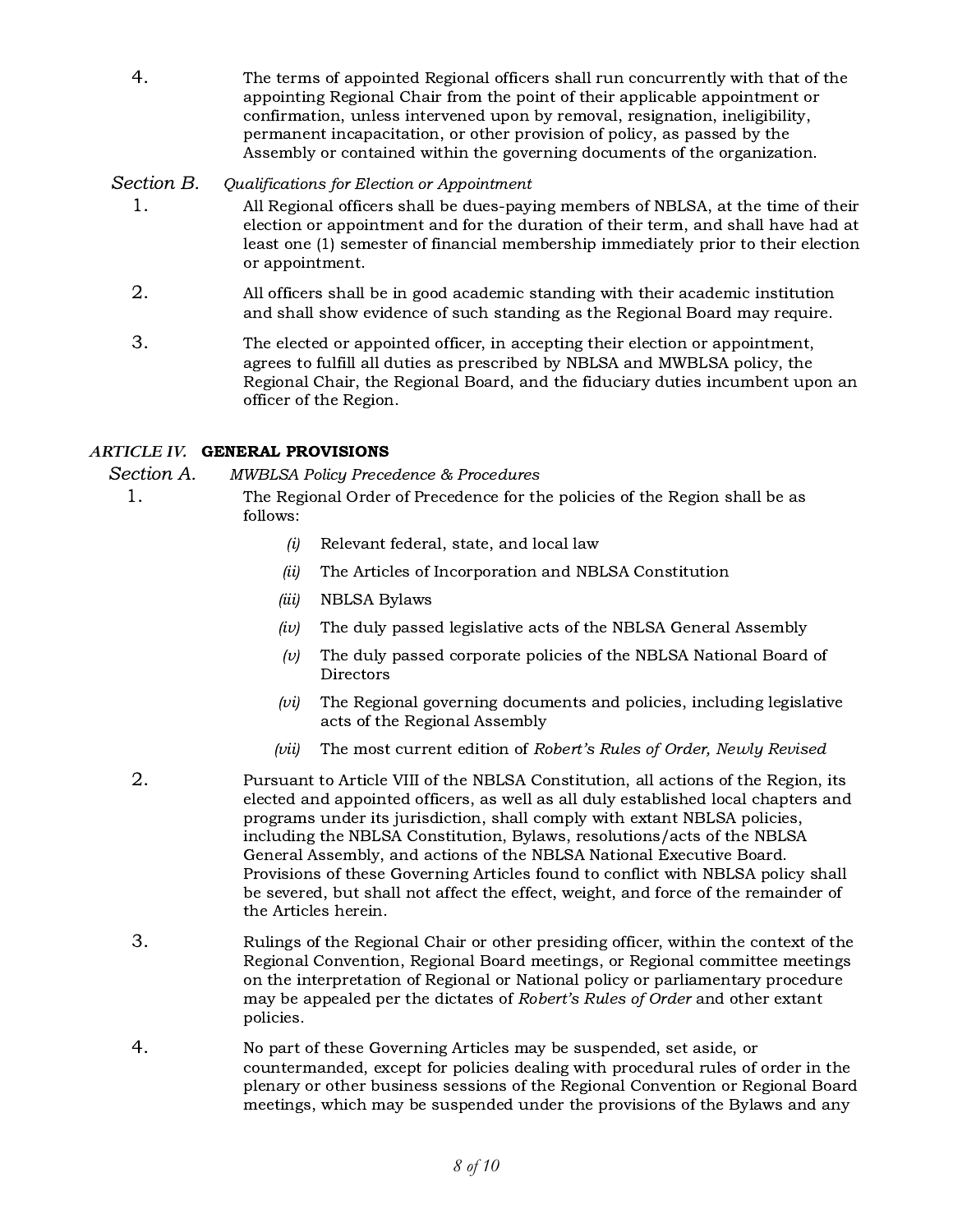rules of order authorized by the provisions of the same.

# Section B. General Policies of the Midwest Region

- 1. This Region, its officers, or any entity or chapter under its jurisdiction, shall not discriminate on the basis of ancestry, color, race, cultural or ethnic background/identity, economic status, political or ideological beliefs, marital or parental status, national, regional, or ethnic origin, physical disability, religious affiliation, gender, gender identity/presentation, or sexual orientation. Policies, actions, or statements affiliated with such stances are strictly prohibited by recognized entities, affiliates, officers, or members of the Region, and may open the offending person or body to such remedies as available under NBLSA Code of Conduct.
- 2. Officers of the Region, by virtue of their election or appointment shall be held to have a fiduciary duty to the Region, where provided by NBLSA policy, and shall at all times operate in the bests interests of the Region and its constituent chapters. Officers shall be accountable to the voting membership of the Region, and shall act as responsible stewards of Regional resources, finances, and assets.
- 3. All officers of the Region shall be required to avoid explicit and implicit conflicts of interest when voting or acting in their official capacities. If such conflicts exist, members shall recuse themselves from action, as appropriate.
- 4. The Region shall be in active communion with NBLSA, pursuant to the NBLSA Constitution and Bylaws, and shall, when necessary and proper, provide representation to the various boards, working groups, and committees of the organization at large.
- 5. The Region, its officers, and its agents will comply with all relevant university policies, as well as local, state, and federal laws, while acting in the furtherance of MWBLSA business.

# *ARTICLE V.* AMENDMENT PROCEDURES

# Section A. Notice to Chapters

- 1. Amendments to these Governing Articles may be put forward in writing to the Regional Assembly by the Regional Board or an active chapter of the Region. Such amendments shall be submitted to the Regional Parliamentarian no later than sixty (60) days prior to the opening of the Regional Convention. The Regional Parliamentarian, in consultation with the Regional Chair and Regional Secretary, may prescribe the format and method of submission.
- 2. The Regional Secretary shall compile and distribute the text of all proposed amendments to each active chapter of the Region at least fifteen (15) days prior to the opening of the Regional Convention.

# Section B. Regional Assembly Consideration

- 1. For all submitted amendments, the Regional Governing Articles and Bylaws Committee shall review the proposed amendments within fifteen (15) days of the due date for amendment submissions. Amendments not having a majority of votes in the affirmative shall not be laid before the full Assembly for consideration.
- 2. The Regional Assembly shall debate and consider any proposed amendments having survived committee scrutiny. A two-thirds (2/3) majority of the voting delegates of the Assembly shall be required to ratify an amendment.
- 3. The Regional Parliamentarian shall, after the close of the Regional Convention, amend the Constitution in accordance with the actions of the Regional Assembly